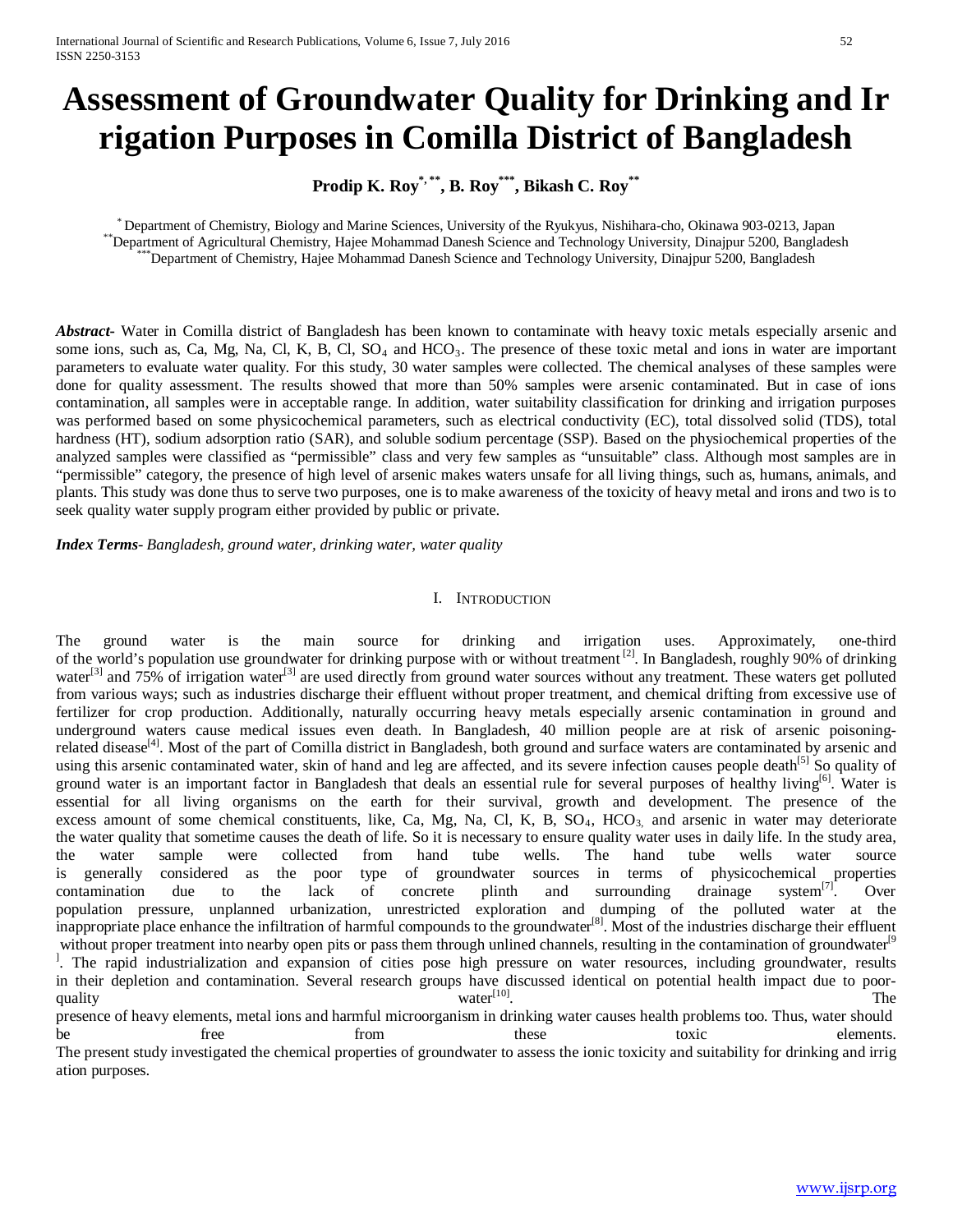For this study, 30 groundwater samples were collected from different locations at Homna Thana of Comilla district in April, 2007 ( Figure 1). All water samples were collected from hand tube wells following the instructions outline<sup>[11]</sup>. After collection, the samples were immediately brought to the laboratory of Agricultural Chemistry, Hajee Mohammad Danesh Scie nce and Technology university, Dinajpur in Bangladesh for chemical analyses.



The pH and EC of sampled waters was determined electrically by using a pH meter (Model: Hanna instrument-211) and Conductivity bridge (Moel; Hanna instrument-H18033), respectively<br><sup>[12]</sup>. The values of total dissolved solid (TDS) of waters were estimated by evaporating  $\begin{bmatrix} 1 & 1 \\ 1 & 2 \end{bmatrix}$ . The values of total dissolved solid (TDS) of waters were estimated by evaporating from a measured aliquot of filtered samples. Sodium (Na) and K were estimated by a framephotometer. Calcium (Ca) and Mg were determined by a complex metric titration method using  $Na<sub>2</sub>EDTA$  as titrant. The other ions like, Fe, Mn, Cu, Zn, and anions like, B, Cl, NO<sub>3</sub>-N, SO<sub>4</sub>-<br>S, HCO<sub>3</sub>, and CO<sub>3</sub> were determined as per standard procedure. Qualitative test using S,  $HCO<sub>3</sub>$  and  $CO<sub>3</sub>$  were determined as per standard procedure. Qualitative test using  $AgNO<sub>3</sub>$  was done to detect the presence or absence of arsenic. Water quality parameters viz. SAR, SSP, and  $H<sub>T</sub>$  were used to classify t he suitability of waters, along with pH, EC, and TDS. The values of SAR, SSP, and  $H<sub>T</sub>$  were calculated from the analyzed data using t he following formula: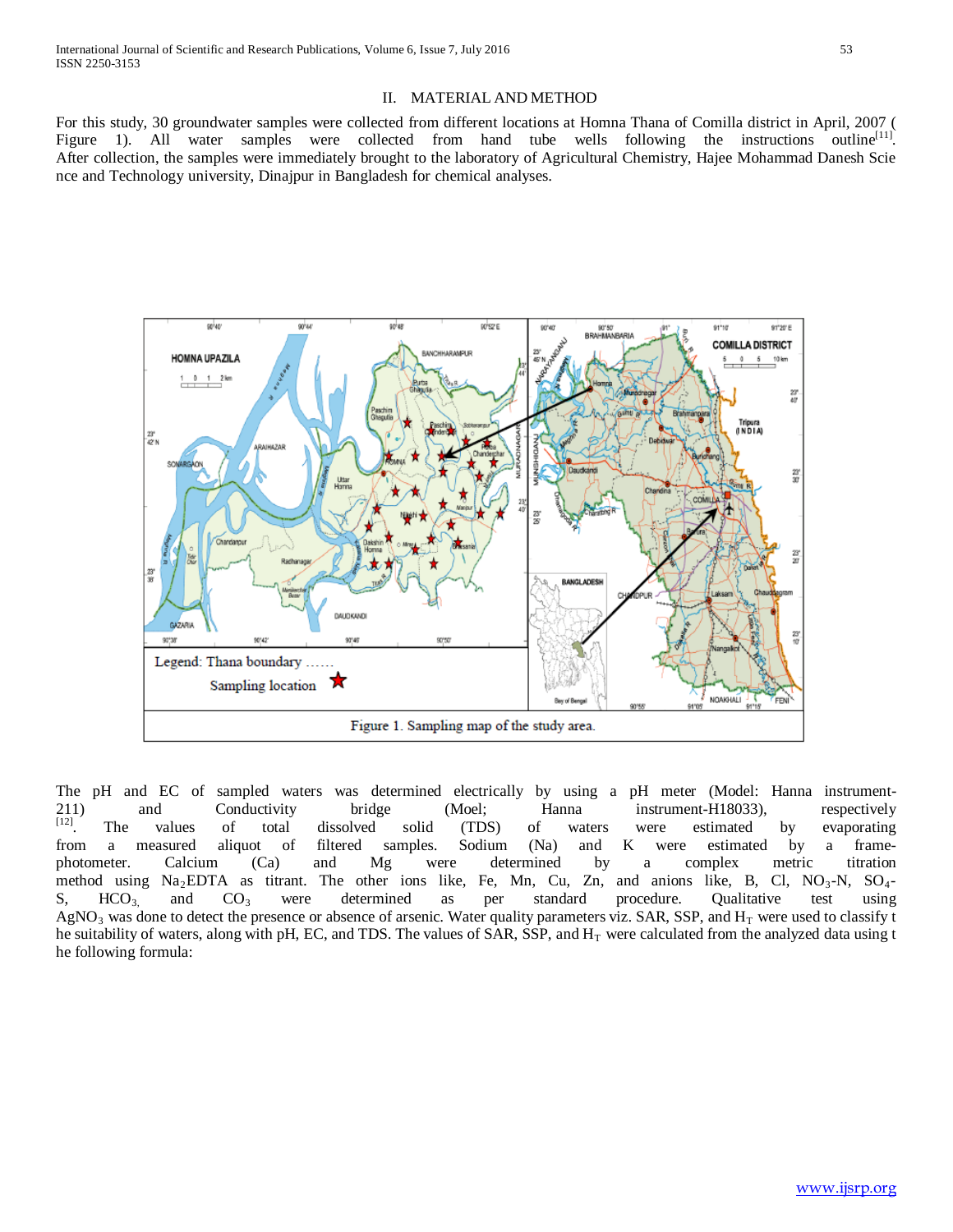International Journal of Scientific and Research Publications, Volume 6, Issue 7, July 2016 54 ISSN 2250-3153

$$
SAR = [Na^{+}] / \{([Ca^{2+}] + [Mg^{2+}]) / 2\}^{1/2}
$$

Soluble Na concentration ( $meqL^{-1}$ )

 $SSP =$ 

 $\times$  100 Total cation concentration (meqL $^{-1}$ )

 $H_T(mgL^{-1}) = 2.5 \times Ca^{2+} + 4.1 \times Mg^{2+}$ 

Correlation coefficient analysis was done for all possible combinations within the quality parameter.

## III. RESULTS

Tables 1 and 2 showed chemical constituents of groundwater samples. Drinking water qualities were mainly discussed based on these results. Irrigation purposes were also discussed because the study area was the agro-based region in Bangladesh.

## **3.1. Chemical properties of waters**

In the study area, the pH values of sampled waters were ranged from 6.98 to 7.39 with an average value of 7.20. Most of the samples were alkaline in nature. As major ions, Ca, Mg, Na, K, Cl, and HCO<sub>3</sub> distributed at varying concentrations of the water samples. The concentrations of major ions varied from 0.40 to 6.01, 0.70 to 7.18, 3.2 to 7.8, 0.0010 to 0.0133, 4.2 to 10.2 and 2.0 to 6.4 meqL<sup>-1</sup> with the average values of 2.79, 4.01, 5.0, 0.0026, 6.4 and 3.6 meqL<sup>-1</sup>, respectively. Some other ions like,  $NO_3$ ,  $CO_3$ ,  $SO_4$ , and B were carefully analyzed and were found nil to be very low in amount. The concentrations of SO<sub>4</sub> and B were found within the range of 0.02 to 0.19 meqL $^{-1}$  and 0.05 to 0.28 mgL $^{-1}$ , respectively. Heavy metals like, Fe, Mn, Zn, and Cu were analyzed. The concentrations of Mn, Zn, and Cu were nil and was very low in case of Fe. So, the waters were free from the toxic effect of heavy metals. Arsenic was tested by qualitatively using  $AgNO<sub>3</sub>$ . In the study area, groundwater contains arsenic at the different level. Out of 30 samples, 17 samples (56.66%) were arsenic contaminated with different levels.

Table1. Chemical composition and computed parameters for suitability classification of water.

| S/N            | Source     | pH   | Ca          | Mg          | Na          | K           | B          | C <sub>1</sub> | $SO_4$      | HCO <sub>3</sub> | Arsenic      |
|----------------|------------|------|-------------|-------------|-------------|-------------|------------|----------------|-------------|------------------|--------------|
|                |            |      | $meqL^{-1}$ | $meqL^{-1}$ | $meqL^{-1}$ | $meqL^{-1}$ | $mgL^{-1}$ | $meqL^{-1}$    | $meqL^{-1}$ | $meqL^{-1}$      |              |
| $\mathbf{1}$   | <b>HTW</b> | 7.13 | 2.60        | 3.13        | 7.8         | 0.0017      | 0.11       | 8.4            | 0.07        | 3.0              | ND           |
| 2              | <b>HTW</b> | 7.20 | 2.00        | 3.54        | 4.8         | 0.0019      | 0.12       | 6.4            | 0.02        | 2.6              | ND           |
| 3              | <b>HTW</b> | 7.21 | 1.90        | 2.93        | 5.2         | 0.0018      | 0.10       | 5.8            | 0.14        | 2.8              | $\mathbf L$  |
| $\overline{4}$ | <b>HTW</b> | 7.13 | 1.80        | 2.83        | 4.6         | 0.0019      | 0.12       | 5.2            | 0.18        | 2.4              | $\mathbf L$  |
| 5              | <b>HTW</b> | 7.07 | 2.30        | 2.42        | 4.2         | 0.0023      | 0.12       | 5.4            | 0.14        | 2.4              | ND           |
| 6              | <b>HTW</b> | 7.14 | 4.10        | 4.14        | 5.1         | 0.0024      | 0.06       | 6.8            | 0.07        | 4.8              | ND           |
| $\tau$         | <b>HTW</b> | 7.30 | 2.40        | 5.26        | 4.8         | 0.0018      | 0.05       | 6.0            | 0.10        | 4.4              | L            |
| $8\,$          | <b>HTW</b> | 7.29 | 4.40        | 2.93        | 4.2         | 0.0022      | 0.08       | 5.4            | 0.02        | 4.6              | ND           |
| 9              | <b>HTW</b> | 7.09 | 2.90        | 4.35        | 5.1         | 0.0015      | 0.11       | 6.4            | 0.02        | 4.2              | ND           |
| 10             | <b>HTW</b> | 7.34 | 1.20        | 1.21        | 5.2         | 0.0010      | 0.28       | 4.2            | 0.07        | 2.4              | H            |
| 11             | <b>HTW</b> | 7.35 | 2.20        | 3.44        | 4.7         | 0.0019      | 0.05       | 5.8            | 0.02        | 3.2              | ND           |
| 12             | <b>HTW</b> | 7.31 | 2.60        | 3.64        | 6.2         | 0.0021      | 0.12       | 6.4            | 0.19        | 4.0              | ND           |
| 13             | <b>HTW</b> | 7.25 | 5.01        | 3.64        | 3.3         | 0.0026      | 0.09       | 5.8            | 0.06        | 4.2              | H            |
| 14             | <b>HTW</b> | 7.26 | 3.80        | 6.67        | 4.2         | 0.0036      | 0.13       | 6.8            | 0.18        | 5.8              | $\mathbf L$  |
| 15             | <b>HTW</b> | 7.39 | 1.50        | 5.26        | 3.8         | 0.0031      | 0.11       | 6.4            | 0.19        | 2.8              | M            |
| 16             | <b>HTW</b> | 7.10 | 1.30        | 0.70        | 5.2         | 0.0022      | 0.09       | 4.2            | 0.02        | 2.2              | M            |
| 17             | <b>HTW</b> | 7.27 | 2.20        | 5.06        | 4.2         | 0.0025      | 0.12       | 6.8            | 0.06        | 3.0              | ND           |
| 18             | <b>HTW</b> | 7.28 | 2.30        | 2.73        | 6.1         | 0.0024      | 0.06       | 5.6            | 0.02        | 4.2              | ND           |
| 19             | <b>HTW</b> | 7.35 | 4.10        | 5.06        | 5.8         | 0.0023      | 0.05       | 7.6            | 0.02        | 5.4              | H            |
| 20             | <b>HTW</b> | 7.24 | 3.50        | 5.16        | 5.6         | 0.0018      | 0.06       | 7.2            | 0.03        | 5.2              | $\mathbf{L}$ |
| 21             | <b>HTW</b> | 7.05 | 3.10        | 6.57        | 6.8         | 0.0024      | 0.11       | 9.2            | 0.19        | 4.4              | L            |
| 22             | <b>HTW</b> | 7.08 | 3.00        | 3.13        | 6.2         | 0.0021      | 0.06       | 7.6            | 0.06        | 3.2              | M            |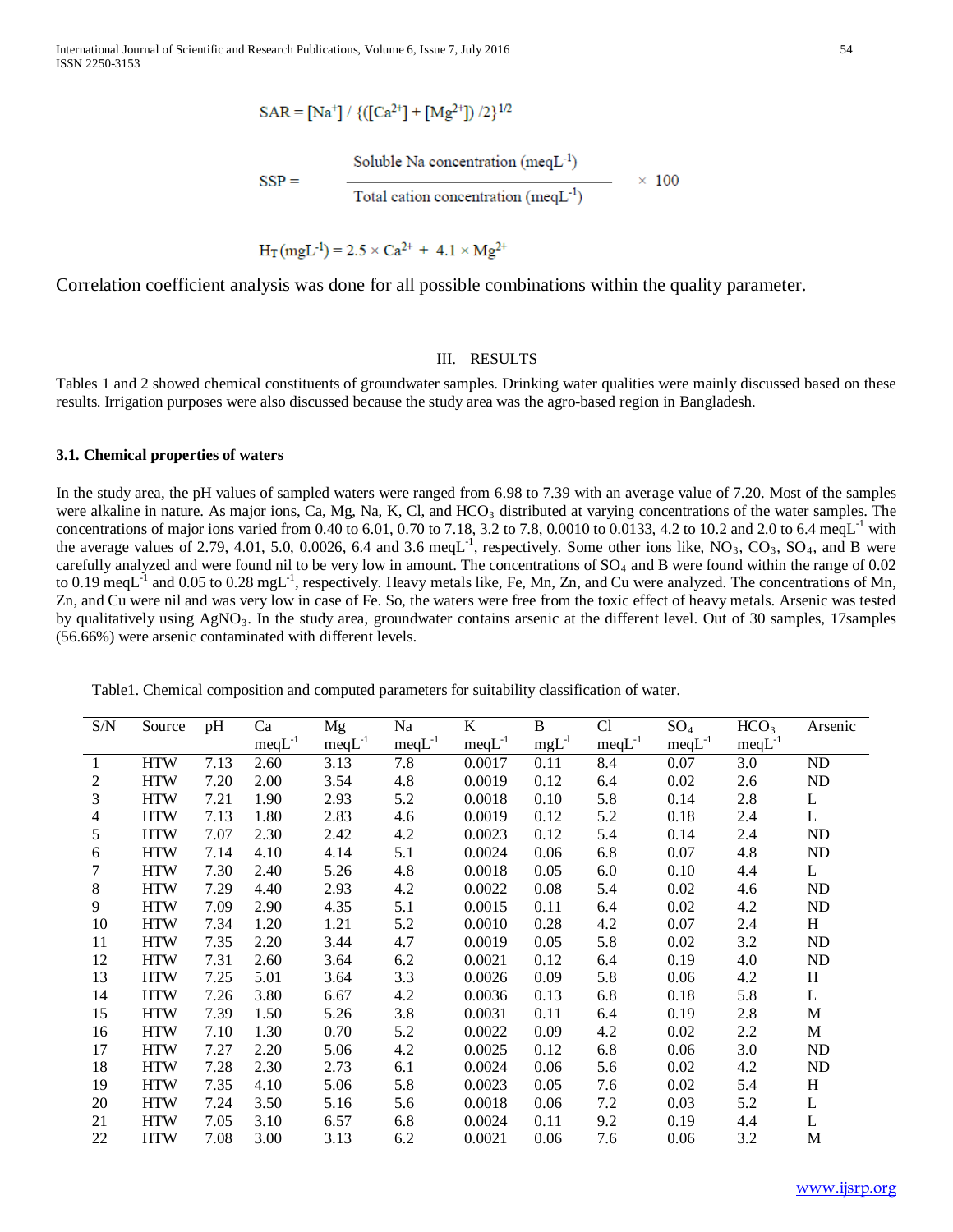International Journal of Scientific and Research Publications, Volume 6, Issue 7, July 2016 55 ISSN 2250-3153

| 23   | <b>HTW</b> | 7.03 | 3.00 | 4.55 | 5.2 | 0.0023 | 0.05 | 8.8  | 0.18 | 2.0 | М  |
|------|------------|------|------|------|-----|--------|------|------|------|-----|----|
| 24   | <b>HTW</b> | 6.98 | 3.00 | 7.18 | 4.4 | 0.0020 | 0.12 | 10.2 | 0.02 | 2.2 | ND |
| 25   | <b>HTW</b> | 7.17 | 1.50 | 5.16 | 5.8 | 0.0023 | 0.10 | 8.0  | 0.19 | 2.6 | L  |
| 26   | <b>HTW</b> | 7.23 | 0.40 | 3.23 | 5.4 | 0.0018 | 0.11 | 4.6  | 0.04 | 3.1 | L  |
| 27   | <b>HTW</b> | 7.17 | 1.70 | 1.72 | 6.2 | 0.0017 | 0.11 | 4.6  | 0.06 | 3.8 | ND |
| 28   | <b>HTW</b> | 7.26 | 2.80 | 6.17 | 3.2 | 0.0133 | 0.10 | 7.6  | 0.09 | 2.8 | ND |
| 29   | <b>HTW</b> | 7.30 | 6.01 | 4.35 | 3.2 | 0.0041 | 0.08 | 5.2  | 0.04 | 6.2 | L  |
| 30   | <b>HTW</b> | 7.25 | 5.01 | 4.14 | 5.6 | 0.0035 | 0.09 | 6.4  | 0.19 | 6.4 | L  |
| Min. |            | 6.98 | 0.40 | 0.70 | 3.2 | 0.0010 | 0.05 | 4.2  | 0.02 | 2.0 |    |
| Max. |            | 7.39 | 6.01 | 7.18 | 7.8 | 0.0133 | 0.28 | 10.2 | 0.19 | 6.4 |    |
| Mean |            | 7.20 | 2.79 | 4.01 | 5.0 | 0.0026 | 0.09 | 6.4  | 0.09 | 3.6 |    |

Key: HTW indicates hand tube well. H, M, L, and ND indicate high level, medium level, low level, and not detected, respectively.

#### **3.2. EC, TDS, SAR, SSP, and HT**

Electrical conductivity of waters fluctuated between 620 and 1540  $\mu$ cm<sup>-1</sup>. TDS of waters varied from 435 to 904 mgL<sup>-1</sup> with an average value of 676.9 mgL<sup>-1</sup>. The important quality parameter viz. SAR, SSP, and  $H_T$  computed from the analyzed data are depicted in Table 2. The computed SAR of water samples was within the range from 1.11 to 4.04 with the mean value of 2.47. The calculated SSP values of all water samples were varied from 23.58 to 72.09 with the average of 44.17. The calculated  $H_T$  values of all water samples varied from 99.98 to 518.99 mgL<sup>-1</sup> with the average of 337.11 mgL<sup>-1</sup>. The higher values of hardness indicated that the presence of higher amount of Mg and vice-versa<sup>[13]</sup>.

| S/N            | EC                      | <b>TDS</b>      | <b>SAR</b> | <b>SSP</b> | $H_T$      |
|----------------|-------------------------|-----------------|------------|------------|------------|
|                | $\mu \mathrm{Scm}^{-1}$ | $\rm{mgL}^{-1}$ |            |            | $mgL^{-1}$ |
| 1              | 1240                    | 748             | 3.81       | 57.59      | 284.61     |
| $\overline{c}$ | 910                     | 577             | 2.47       | 46.38      | 274.46     |
| 3              | 940                     | 573             | 2.83       | 51.79      | 239.58     |
| $\overline{4}$ | 880                     | 513             | 2.56       | 49.78      | 229.59     |
| 5              | 780                     | 515             | 2.23       | 47.00      | 234.72     |
| 6              | 1210                    | 785             | 2.05       | 38.17      | 409.55     |
| 7              | 1120                    | 705             | 2.13       | 38.49      | 379.15     |
| 8              | 1080                    | 692             | 1.73       | 36.37      | 364.83     |
| 9              | 1140                    | 709             | 2.26       | 41.26      | 359.38     |
| 10             | 680                     | 455             | 3.86       | 68.26      | 119.86     |
| 11             | 920                     | 593             | 2.37       | 45.42      | 279.50     |
| 12             | 1140                    | 715             | 2.94       | 49.79      | 309.50     |
| 13             | 1060                    | 683             | 1.26       | 27.60      | 429.74     |
| 14             | 1240                    | 855             | 1.57       | 28.59      | 518.99     |
| 15             | 820                     | 586             | 1.86       | 35.95      | 334.06     |
| 16             | 620                     | 435             | 4.04       | 72.09      | 99.98      |
| 17             | 1080                    | 626             | 1.93       | 36.62      | 359.17     |
| 18             | 1060                    | 671             | 3.18       | 54.76      | 249.66     |
| 19             | 1360                    | 873             | 2.25       | 38.74      | 454.36     |
| 20             | 1320                    | 831             | 2.27       | 39.24      | 429.28     |
| 21             | 1540                    | 897             | 2.68       | 41.24      | 478.94     |
| 22             | 1140                    | 704             | 2.89       | 50.22      | 304.65     |

Table 2: Chemical composition and computed parameters for suitability classification of groundwater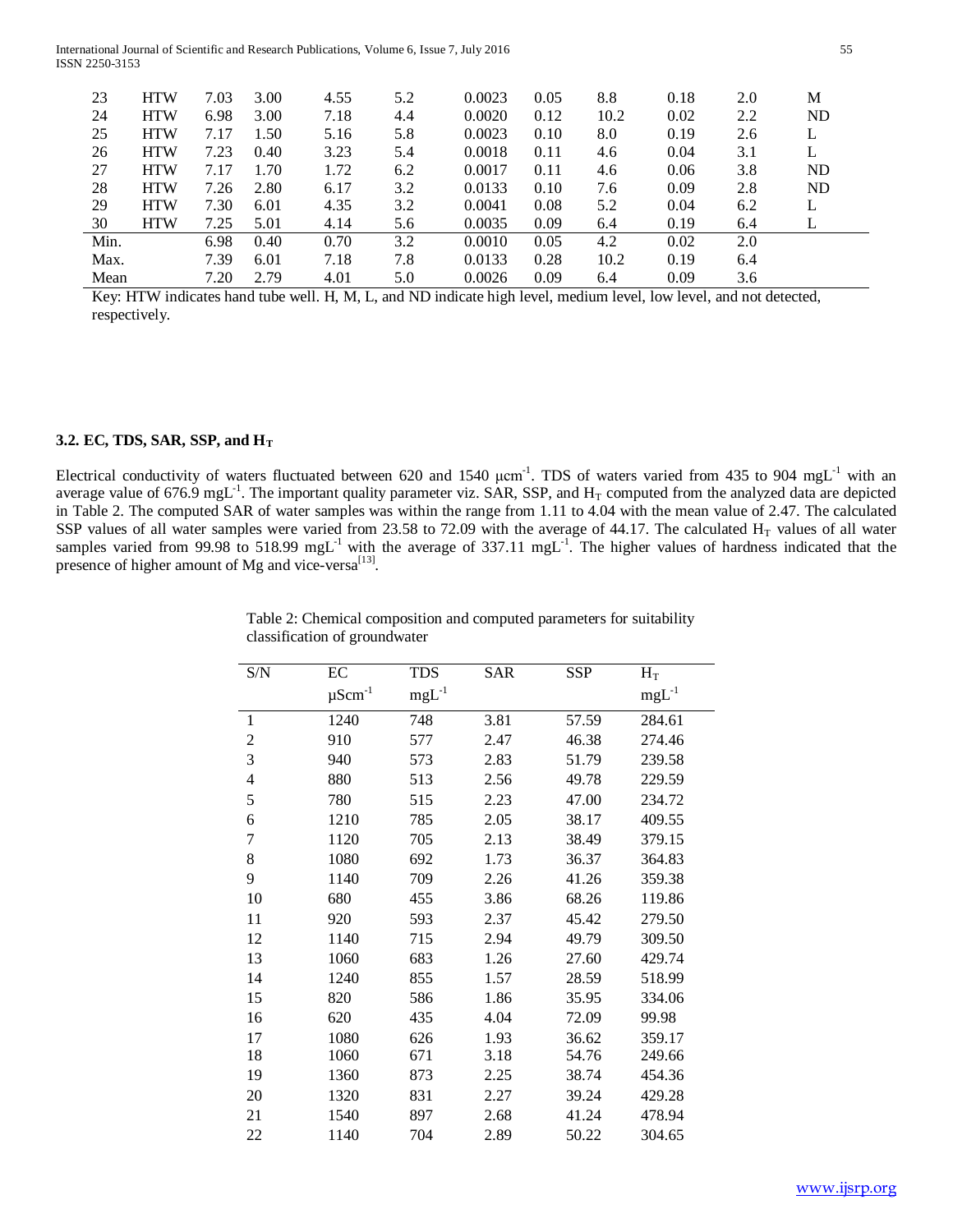| 23      | 1160    | 675   | 2.26 | 40.74 | 374.35 |
|---------|---------|-------|------|-------|--------|
| 24      | 1280    | 744   | 1.71 | 30.15 | 503.81 |
| 25      | 1160    | 674   | 2.87 | 46.52 | 329.08 |
| 26      | 840     | 522   | 3.79 | 59.72 | 179.36 |
| 27      | 840     | 590   | 3.87 | 64.41 | 169.81 |
| 28      | 1160    | 648   | 1.31 | 26.24 | 444.00 |
| 29      | 1280    | 809   | 1.11 | 23.58 | 514.69 |
| 30      | 1360    | 904   | 2.13 | 38.30 | 454.64 |
| Minimum | 620     | 435   | 1.11 | 23.58 | 99.98  |
| Maximum | 1540    | 904   | 4.04 | 72.09 | 518.99 |
| Mean    | 1078.66 | 676.9 | 2.47 | 44.17 | 337.11 |

# **3.3. Proposed suitability classification**

In irrigated agriculture, EC, SAR, and SSP are considered to be the major criteria for assessing suitability classification. All water samples were classified 'permissible' to 'good' for EC. So, these sources of water might not cause any harm for agriculture purpose. With respect to SAR, all samples were graded as 'excellent' in class<sup>[14-19, 23]</sup>.

Table 3: Quality classification and suitability of groundwater for irrigation purpose.

| S/N            | Overall suitability classification |            |            |            |              |                               |                      |  |
|----------------|------------------------------------|------------|------------|------------|--------------|-------------------------------|----------------------|--|
|                | EC                                 | <b>TDS</b> | <b>SAR</b> | <b>SSP</b> | <b>Boron</b> | Alkalinity                    | Proposed suitability |  |
|                |                                    |            |            |            |              | and salinity                  | classification       |  |
|                |                                    |            |            |            |              | hazard                        |                      |  |
| $\mathbf{1}$   | Permi.                             | Fre        | Ex.        | Permi.     | Excellent    | C3S1                          | Permissible          |  |
| $\overline{c}$ | Permi.                             | Fre        | Ex.        | Permi.     | Excellent    | C <sub>3</sub> S <sub>1</sub> | Permissible          |  |
| 3              | Permi.                             | Fre        | Ex.        | Permi.     | Excellent    | C <sub>3</sub> S <sub>1</sub> | Permissible          |  |
| 4              | Permi.                             | Fre        | Ex.        | Permi.     | Excellent    | C3S1                          | Permissible          |  |
| 5              | Permi.                             | Fre        | Ex.        | Permi.     | Excellent    | C3S1                          | Permissible          |  |
| 6              | Permi.                             | Fre        | Ex.        | Good       | Excellent    | C3S1                          | Permissible          |  |
| $\overline{7}$ | Permi.                             | Fre        | Ex.        | Good       | Excellent    | C3S1                          | Permissible          |  |
| 8              | Permi.                             | Fre        | Ex.        | Good       | Excellent    | C3S1                          | Permissible          |  |
| 9              | Permi.                             | Fre        | Ex.        | Permi.     | Excellent    | C3S1                          | Permissible          |  |
| 10             | Good                               | Fre        | Ex.        | Dou.       | Excellent    | C <sub>3</sub> S <sub>1</sub> | Unsuitable           |  |
| 11             | Permi.                             | Fre        | Ex.        | Permi.     | Excellent    | C2S1                          | Permissible          |  |
| 12             | Permi.                             | Fre        | Ex.        | Permi.     | Excellent    | C3S1                          | Permissible          |  |
| 13             | Permi.                             | Fre        | Ex.        | Good       | Excellent    | C3S1                          | Permissible          |  |
| 14             | Permi.                             | Fre        | Ex.        | Good       | Excellent    | C3S1                          | Permissible          |  |
| 15             | Permi.                             | Fre        | Ex.        | Good       | Excellent    | C3S1                          | Permissible          |  |
| 16             | Good                               | Fre        | Ex.        | Dou.       | Excellent    | C3S1                          | Unsuitable           |  |
| 17             | Permi.                             | Fre        | Ex.        | Good       | Excellent    | C2S1                          | Moderate suitable    |  |
| 18             | Permi.                             | Fre        | Ex.        | Permi.     | Excellent    | C <sub>3</sub> S1             | Permissible          |  |
| 19             | Permi.                             | Fre        | Ex.        | Good       | Excellent    | C3S1                          | Permissible          |  |
| 20             | Permi.                             | Fre        | Ex.        | Good       | Excellent    | C3S1                          | Permissible          |  |
| 21             | Permi.                             | Fre        | Ex.        | Permi.     | Excellent    | C <sub>3</sub> S1             | Permissible          |  |
| 22             | Permi.                             | Fre        | Ex.        | Permi.     | Excellent    | C3S1                          | Moderate suitable    |  |
| 23             | Permi.                             | Fre        | Ex.        | Permi.     | Excellent    | C3S1                          | Permissible          |  |
| 24             | Permi.                             | Fre        | Ex.        | Good       | Excellent    | C3S1                          | Permissible          |  |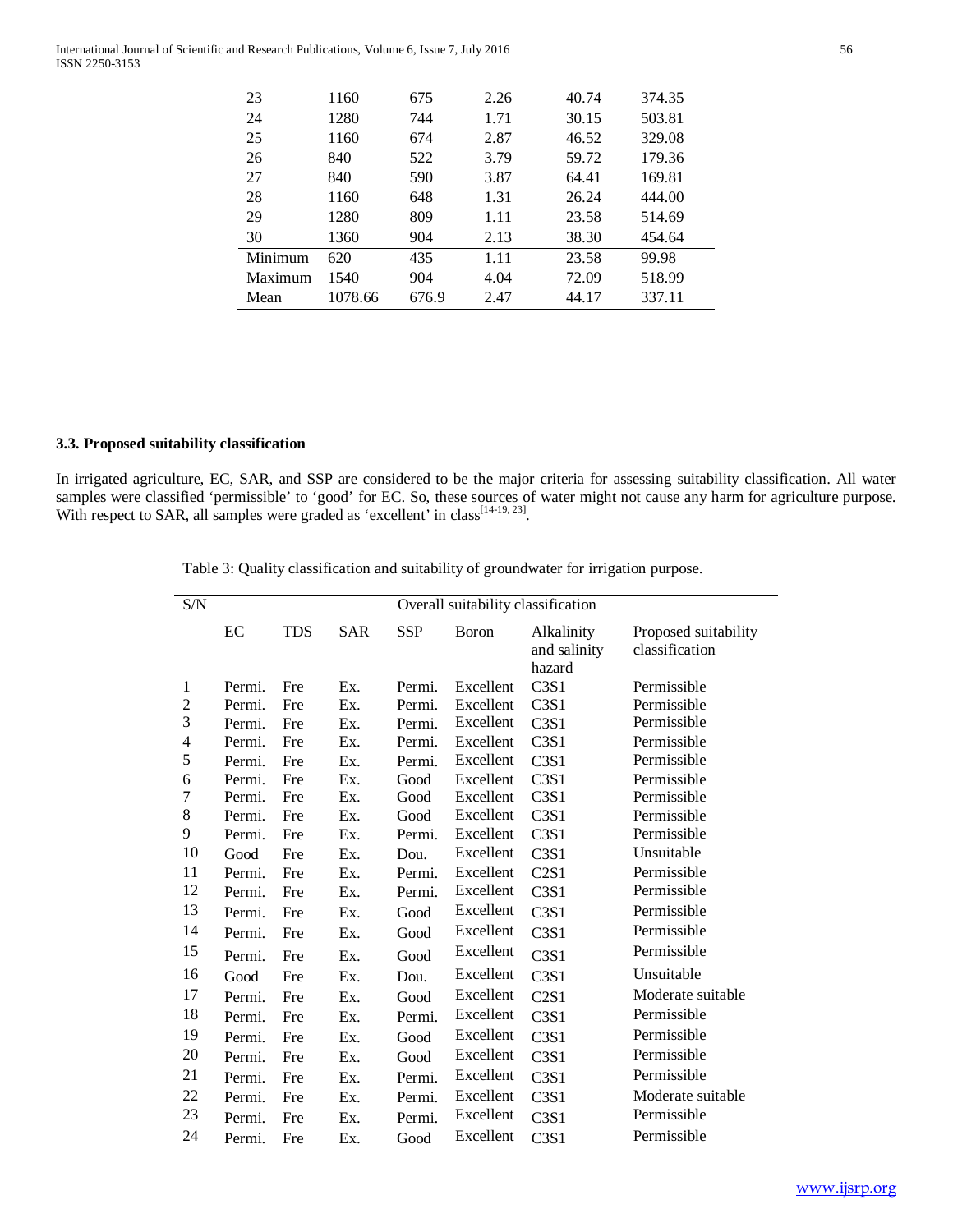| 25  | Permi. Fre |     | Ex. Permi. Excellent C3S1 | Permissible |
|-----|------------|-----|---------------------------|-------------|
| -26 | Permi. Fre |     | Ex. Permi. Excellent C3S1 | Permissible |
| 27  | Permi Fre  |     | Ex. Dou. Excellent C3S1   | Unsuitable  |
| 28  | Permi Fre  | Ex. | Good Excellent C3S1       | Permissible |
| 29  | Permi. Fre | Ex. | Good Excellent C3S1       | Permissible |
| 30  | Permi. Fre | Ex. | Good Excellent C3S1       | Permissible |

Key: C2 and C3 represent medium and high salinity hazard and S1 represent a low sodium hazard.

## **3.4. Correlation coefficient analysis**

Correlation coefficient analyses were performed among the parameters viz. pH, EC, SAR, and SSP in all possible combinations (Table 4). It was evident that pH value was no significantly correlated with EC, TDS, SAR, and SSP. EC value was significantly correlated with TDS, SAR, and SSP at the 1% level of significance. It indicated that EC had an influence on TDS, SAR, and SSP. TDS value had significantly correlated with SAR and SSP at the 1% level of significance. SAR value showed a close relationship with SSP at the 1% level of significance.

Table 4: Correlation matrix among the standard parameters of suitability classification.

|            | pH                        | EC              | TDS                      | <b>SAR</b>     | <b>SSP</b> |
|------------|---------------------------|-----------------|--------------------------|----------------|------------|
| EC         | $-0.11598NS$              |                 |                          |                |            |
| <b>TDS</b> | $-0.12005NS$              | $0.97991**$     |                          |                |            |
| <b>SAR</b> | $-0.02148NS$              | $-0.35176^{**}$ | $-0.39264$ <sup>**</sup> |                |            |
| <b>SSP</b> | -0.01392 $\mathrm{^{NS}}$ | $-0.54803$ **   | $-0.59479$ **            | $0.96686^{**}$ |            |
|            |                           |                 |                          |                |            |

Legend: NS,  $*$ , and  $**$  indicate not significant, significant at 5% and 1% level, respectively.

## IV. DISCUSSION

#### **4.1. Chemical properties of waters**

All the water samples were alkaline in nature irrespective of their sources as mentioned earlier. The pH value above 7.0 due to change of temperature, release of  $CO_3$ , and other changes<sup>[20]</sup>. The 'highest desirable' and 'maximum permissible' limits for drinking purpose are 7.0 to 8.5 and 6.5 to 8.5, respectively<sup>[21]</sup>. So, these waters were found within the safe limit of WHO standard for drinking purpose. The pH range 6.0 to 8.5 is 'suitable' for irrigation water and not harmful for soils and crops<sup>[22]</sup>. The range of Ca content in groundwater largely depends on the solubility of  $CaCO<sub>3</sub>$ ,  $CaSO<sub>4</sub>$  and rarely on  $CaCl<sub>2</sub>$ . As major ions, Ca, Mg, Na, K, Cl, and HCO<sub>3</sub> distributed at varying concentrations in the water samples. In the study area, water sources were within acceptable limits and were suitable for drinking and irrigation purpose with respect to major ions in the concentrations with the average values of 2.79, 4.01, 5.0, 0.0026, 6.4, and 3.6 meqL<sup>-1</sup>, respectively. Some other ions like,  $NO_3$ ,  $CO_3$ ,  $SO_4$  and also B was found nil to be very low in amount. The concentrations of  $SO_4$  and B were far lower than the standard values (20 mgL<sup>-1</sup> for  $SO_4$  and 0.75 mgL<sup>-1</sup> for B) and were not creating any problem for irrigation<sup>[22]</sup>. The concentrations of Mn, Zn, and Cu were nil. So, the waters were free from the toxic effect of these heavy metals and suitable for drinking and also for crop production. In the study area, groundwater was contaminated with different levels of arsenic. Among 30 samples, 17 (56.66%) were arsenics contaminated. Based on arsenic contamination, groundwater of the study area is harmful for using as drinking and irrigation water.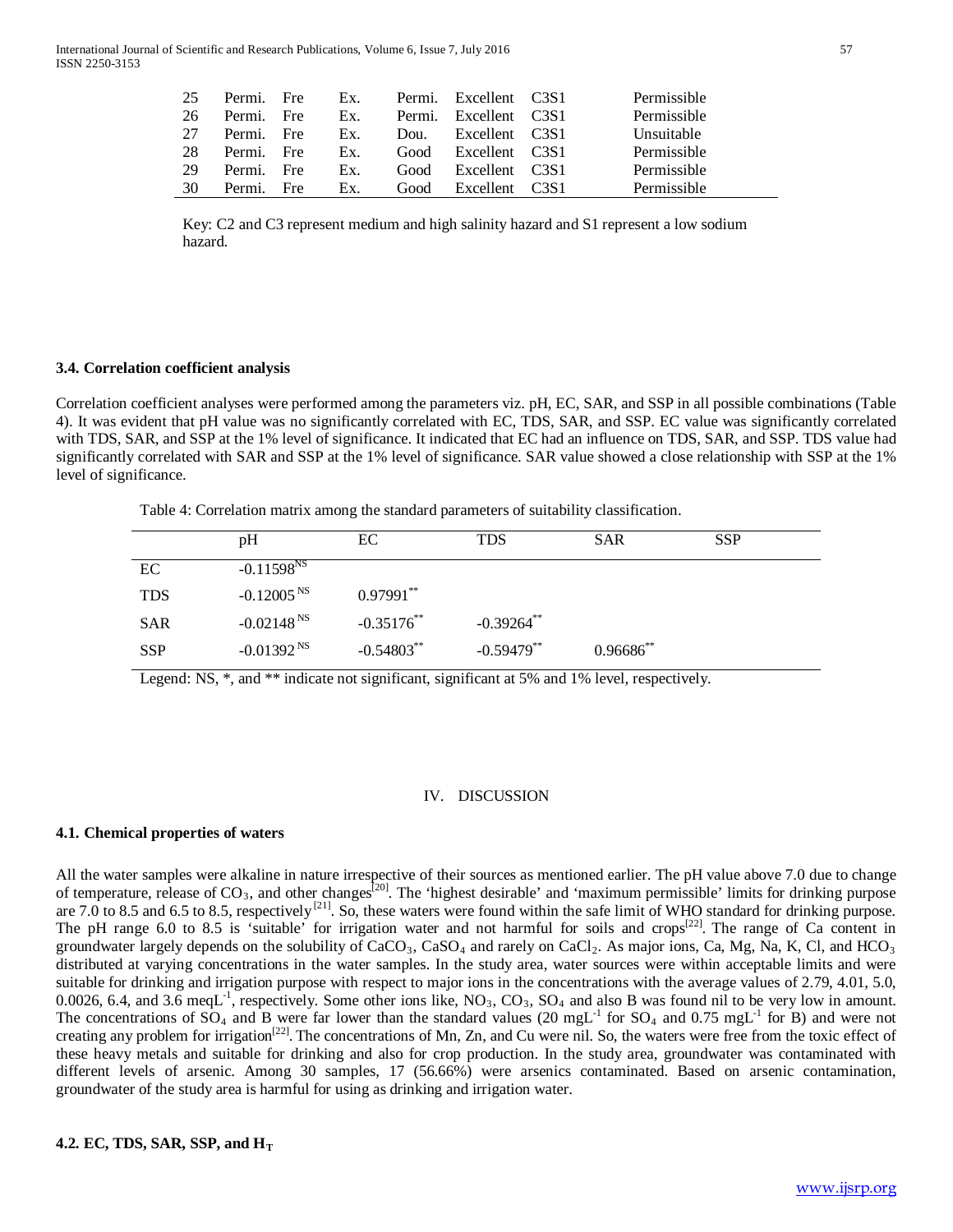Electrical conductivity is a parameter that measures the total amount of soluble salts. In the study area, electrical conductivity of waters with an average value of 1078.66 μScm<sup>-1</sup>, which showed high levels of a salt present in the waters. High salt containing water produces salinity while using for irrigation purpose, but it is 'permissible' water class<sup>[14]</sup>. The concentration of TDS presents in water samples is very important to assess the suitability for drinking, domestic, industrial, irrigation and livestock consumption quality. High TDS values indicate the presence of appreciable quantities of bicarbonate, sulphate and chlorides of Ca, Mg, Na, and Si<sup>[13]</sup>. The average value of TDS is  $676.9$  mgL<sup>-1</sup>. All waters samples contained less than 1000 mgL<sup>-1</sup> TDS and were suitable for irrigation purpose that is 'Fresh water' in class<sup>[15]</sup>. TDS less than 500 mgL<sup>-1</sup> desirable for drinking purposes<sup>[16]</sup>. So, the water samples are unsuitable for drinking purpose. The computed SAR of water samples was with the mean value of 2.47. The SAR values of the sampled waters were far less from 10.00 SAR. So, the waters of all sources were safe for irrigation purpose<sup>[16]</sup>. The calculated SSP values of all water samples were had an average of 44.17. Which were less than 80 SSP and not harmfully affect irrigated crops and soil<sup>[14]</sup>. The calculated  $H_T$  values of all water samples were with the average of 337.11 mgL<sup>-1</sup>. Among 30 water samples, 27 water samples were 'maximum permissible' for drinking purposes<sup>[21]</sup> and 19 samples were 'very hard', 2 were 'moderately hard' and the rest of 'hard' in class for irrigation purposes<sup>[19]</sup>.

# **4.3. Proposed suitability classification**

The irrigation water with SAR less than 10 might not be toxic for agriculture crop<sup>[16]</sup>. According to this classification, all the samples were rated as a low alkalinity hazard (S1) class for irrigation as per SAR value (Table 3). So, in the study area, alkalinity problem might not occur using this water. From the calculated value of SSP, 14 samples were 'permissible' and 13 were 'good' in class. Based on suitability class of B, all waters were graded as 'excellent' for irrigation, and could safely be used for successful crop production. For the irrigation water, EC, SAR, and SSP are considered to be the major criteria for assessing suitability classification, whereas TDA and B are minor. The waters were classified as 'suitable', 'moderately suitable', 'permissible' and 'unsuitable'<sup>[23]</sup>. Accordingly, the 'suitable' classed waters where those in which having EC, SAR, and SSP belonged to the 'excellent' to 'good category' (Table 3). When all the major criteria of water samples were 'doubtful' or 'unsuitable', then the category was referred to as 'unsuitable'. Based on these criteria, out of 30 samples, 3 were in this category.

## **I.4. Correlation coefficient analysis**

The significant coefficient analyses were performed among EC-TDS,-SAR,-SSP; TDS-SAR,-SSP; SAR-SSP. These results reported that the quality of free soil solution may indicate the distribution of Na ion in the absorbed phase. The presence of Na in irrigation water influences the physical properties of the soil, particularly the permeability by affecting the swelling and dispersion of the clay<sup>[24]</sup>. Besides, when the excess carbonate (residual) concentration becomes too high, then combines with Ca and Mg to form a solid material (scale) which settles out of the water. The result is an increase in both the Na percentage and  $SAR^{[25]}$ . At the same time, as per result, it may create alkali hazardous in soil and may encumber successful crop production. On the other hand, insignificant correlation of a coefficient among pH-EC,-TDS,-SAR,-SSP indicates that the increase of one parameter will result in the decreasing of the aforementioned parameters.

## V. CONCLUSION

In the study area, water quality parameters of the groundwater samples were beyond the 'permissible' limit for drinking purpose as per WHO standard, but some of these were 'unsuitable' for irrigation purpose under normal condition for undesirable levels of EC, TDS, SSP, and H<sub>T</sub>. Among the thirty water samples, 56.66% water samples were contained arsenic that requires some degree of treatment and protection from contamination before drinking and irrigation. These findings highlight the need for a quality water supply program for Comilla district, Bangladesh, with special emphasis on the arsenic-affected area.

## ACKNOWLEDGMENT

We are grateful to Hajee Mohammad Danesh Science and Technology University, Dinajpur, Bangladesh for the support of research. Thankful to the Department of Food Processing and Engineering, Department of Soil Science, Hajee Mohammad Danesh Science and Technology University, Dinajpur, the Director, SRDI, Dinajpur for their laboratory services and TNO, Homna Thana, Comilla District, Bangladesh for their kind cooperation in this research work.